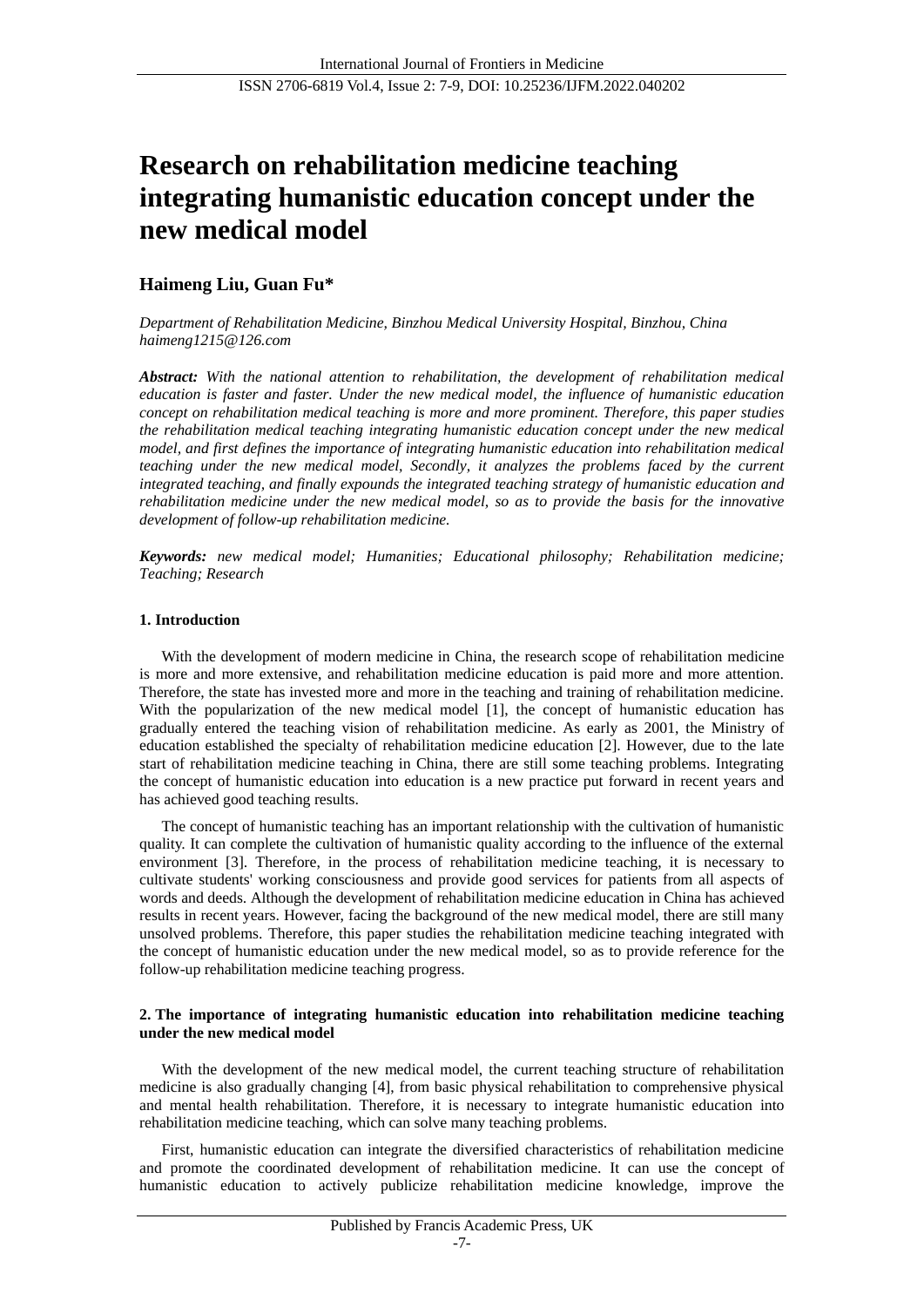## ISSN 2706-6819 Vol.4, Issue 2: 7-9, DOI: 10.25236/IJFM.2022.040202

comprehensive level of rehabilitation medicine education and promote the overall development of rehabilitation medicine teaching [5]. Second, affected by the particularity of rehabilitation medicine, at present, rehabilitation medicine pays more attention to cooperation and practice. Therefore, in the actual treatment process, it is necessary to use the concept of humanistic education for comprehensive treatment evaluation, select the correct teaching method [6], and carry out rehabilitation treatment for patients. Third, rehabilitation medicine needs good psychological quality in the actual work process. Affected by the boring and repetitive work, rehabilitation patients must have good patience. Therefore, it is necessary to integrate rehabilitation medicine into humanistic education and cultivate workers' sense of responsibility. Fourth, in the actual work process, some patients may lack rehabilitation medical knowledge and have high expectations. Therefore, it is necessary to integrate the concept of humanistic education with rehabilitation medicine, build the teaching concept of humanistic work and improve the teaching effect of rehabilitation medicine.

#### **3. Integration of humanistic education and rehabilitation medicine teaching**

Influenced by the new medical model, there are many integration problems in the process of the integration of humanistic education concept and rehabilitation medicine teaching, which limits the integrated development of rehabilitation medicine teaching:

The first is the teaching content setting of the integrated teaching of humanistic teaching concept and rehabilitation medicine. At present, affected by the particularity of rehabilitation medicine knowledge, there are often problems of single and boring teaching content in the teaching process. In the actual teaching process, it still focuses on Book Teaching and theoretical teaching, and lacks practical teaching, The current teaching assessment system is not perfect. It does not fit the actual teaching content and cannot complete the effective comprehensive assessment, which will lead to low teaching efficiency and the actual work efficiency cannot be guaranteed.

The second is the problem of teaching media. With the development of information technology, education is also facing information reform, which has brought the renewal of teaching media. The teaching media of rehabilitation medicine teaching integrated into the concept of humanistic education are less and single. Therefore, the teaching influence cannot be guaranteed, which also affects the actual teaching effect. Finally, there is the problem of teaching humanistic evaluation mechanism. Affected by the comprehensive influence of rehabilitation medicine and humanistic teaching concept, the current evaluation mechanism has been unable to meet the integration requirements, and all rehabilitation doctors do not pay attention to the importance of humanistic education, resulting in serious marginalization of rehabilitation medicine teaching.

#### **4. Integrated teaching strategy of humanistic education and rehabilitation medicine under the new medical model**

The humanistic quality of medical workers is closely related to their actual work. Only by designing correct integrated teaching strategies according to the concept of humanistic education can we ensure the integrated development of rehabilitation medicine teaching and improve students' comprehensive humanistic quality. The main integrated teaching strategies are as follows:

First, cultivate the sense of cooperation and promote the combination of humanistic thought and practical teaching. Practical teaching is very important for rehabilitation medicine. Only by cultivating good practical literacy can we ensure the effect and cultivate talents with excellent comprehensive quality. Therefore, in the teaching process of rehabilitation medicine, we need to use the concept of humanistic education to improve the effect of practical teaching. We can introduce a new way of combining entertainment and training in the process of rehabilitation practice, improve patients' acceptance of rehabilitation, improve patients' acceptance of self, and cultivate healthy rehabilitation psychology. We can also regularly carry out rehabilitation related activities to attract patients' interest in rehabilitation. In the process of students' learning, we can comprehensively evaluate students' actual work effect. Actively cooperate with other disciplines to complete comprehensive humanities teaching.

Second, a good humanistic education and training environment is designed. Rehabilitation medicine not only needs to provide medical support to patients, but also needs to pay real-time attention to patients' mental health. Therefore, in the process of rehabilitation medicine education, a good teaching atmosphere must be established to increase patients' self-knowledge, and students can be organized to carry out relevant rehabilitation activities regularly. And in the activities, we can continue to learn